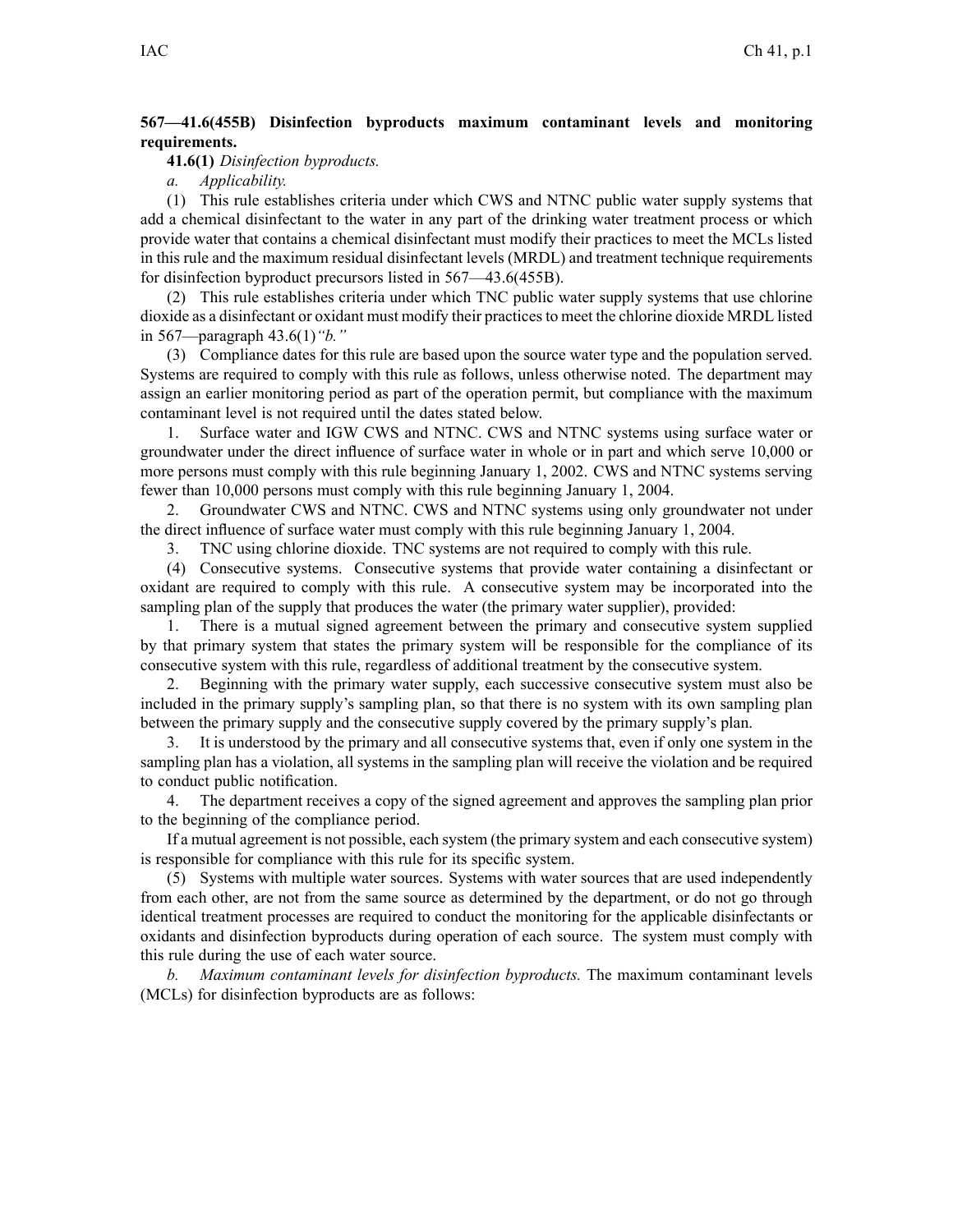| Disinfection byproduct       | $MCL$ (mg/L) |  |  |
|------------------------------|--------------|--|--|
| <b>Bromate</b>               | 0.010        |  |  |
| Chlorite                     | 10           |  |  |
| Haloacetic acids (HAA5)      | 0.060        |  |  |
| Total trihalomethanes (TTHM) | 0.080        |  |  |

*c. Monitoring requirements for disinfection byproducts.*

(1) General requirements.

1. Systems must take all samples during normal operating conditions.

2. Systems may consider multiple wells drawing water from <sup>a</sup> single aquifer as one treatment plant for determining the minimum number of TTHM and HAA5 samplesrequired, with department approval.

3. Failure to monitor in accordance with the monitoring plan required under 41.6(1)*"c"*(1)"6" is <sup>a</sup> monitoring violation.

4. Failure to monitor is <sup>a</sup> violation for the entire period covered by the annual average where compliance is based on <sup>a</sup> running annual average of monthly or quarterly samples or averages, and the system's failure to monitor makes it impossible to determine compliance with MCLs.

5. Systems may use only data collected under the provisions of this rule or 567—43.6(455B) to qualify for reduced monitoring.

6. Each system required to monitor under the provisions of this rule or 567—43.6(455B) must develop and implement <sup>a</sup> monitoring plan. The system must maintain the plan and make it available for inspection by the department and the general public no later than 30 days following the applicable compliance dates in 41.6(1)*"a"*(3). All systems using surface water or groundwater under the direct influence of surface water and serving more than 3,300 people must submit <sup>a</sup> copy of the monitoring plan to the department by the applicable date in 41.6(1)*"a"*(3)"1." The department may also require the plan to be submitted by any other system. After review, the department may require changes in any plan elements. The plan must include at least the following elements:

 $\bullet$ Specific locations and schedules for collecting samples for any parameters included in this rule.

 $\bullet$ How the system will calculate compliance with MCLs, MRDLs, and treatment techniques.

● If providing water to one or more consecutive systems, and the consecutive systems have agreed to the sampling plan by the primary supplier of the water pursuan<sup>t</sup> to 41.6(1)*"a"*(4), the sampling plan of the primary water supplier must reflect the entire distribution system.

7. The department may require <sup>a</sup> monthly monitoring frequency for disinfection byproducts, which would be specified in the operation permit.

(2) Bromate. Community and nontransient noncommunity systems using ozone for disinfection or oxidation must conduct monitoring for bromate.

1. Routine monitoring. Systems must take at least one sample per month for each treatment plant in the system using ozone, collected at each source/entry point to the distribution system while the ozonation system is operating under normal conditions.

2. Reduced monitoring. The department may allow systems required to analyze for bromate to reduce monitoring from monthly to once per quarter if the system demonstrates that the average source water bromide concentration is less than 0.05 mg/L based upon representative monthly bromide measurements for one year. The system may remain on reduced bromate monitoring until the running annual average source water bromide concentration, computed quarterly, is greater than or equal to 0.05 mg/L based upon representative monthly measurements. If the running annual average source water bromide concentration is greater than or equal to 0.05 mg/L, the system must resume routine monitoring required by 41.6(1)*"c"*(2)"1."

(3) Chlorite. Community and nontransient noncommunity water systems using chlorine dioxide, for disinfection or oxidation, must conduct monitoring for chlorite.

1. Routine daily monitoring. Systems must take daily samples at the entrance to the distribution system. For any daily sample that exceeds the chlorite MCL, the system must take additional samples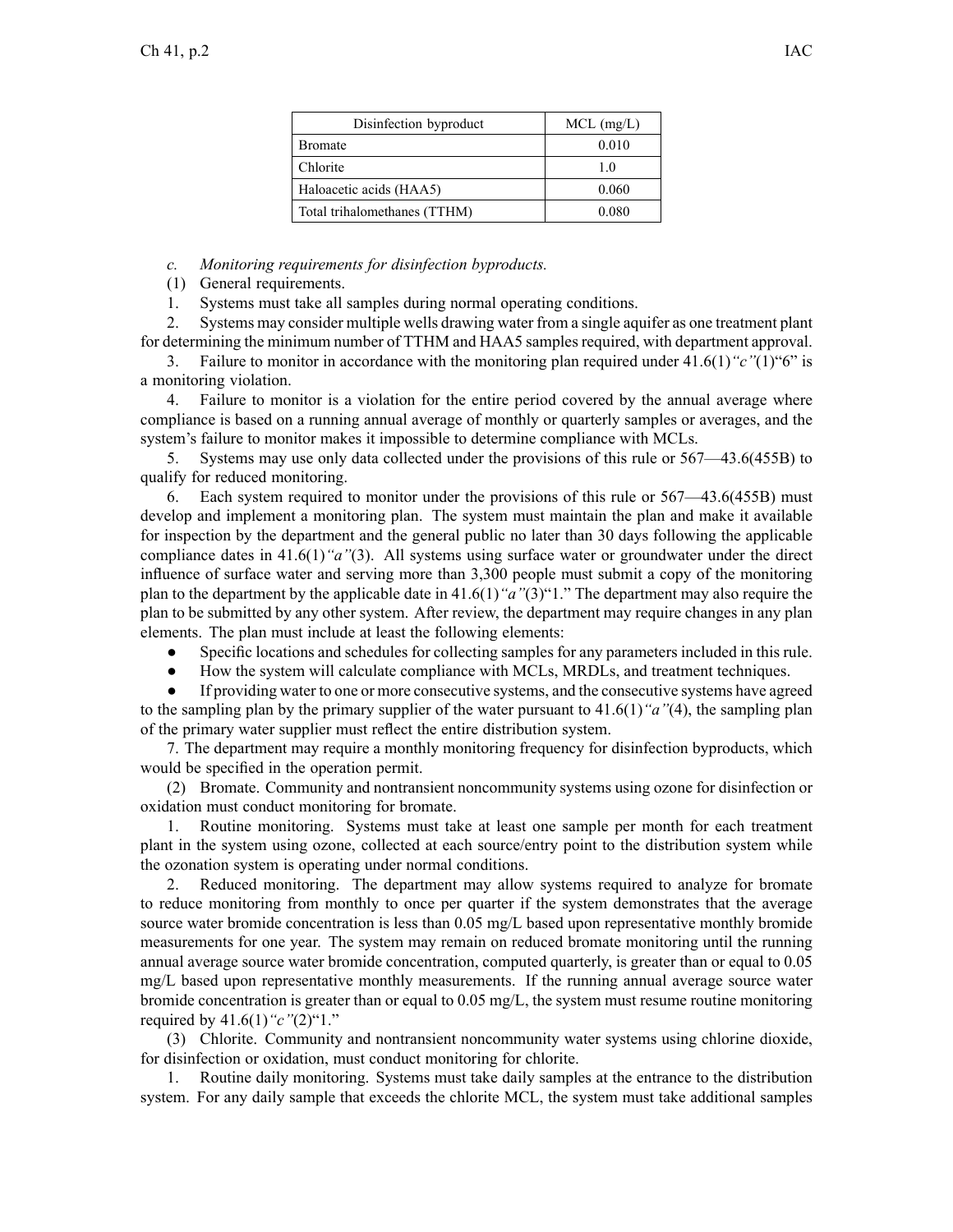in the distribution system the following day at the locations required by 41.6(1)*"c"*(3)"3," which are in addition to the sample required at the entrance to the distribution system.

2. Routine monthly monitoring. Systems must take <sup>a</sup> three-sample set each month in the distribution system. The system must take one sample at each of the following locations: near the first customer, at <sup>a</sup> location representative of average residence time, and at <sup>a</sup> location reflecting maximum residence time in the distribution system. Any additional routine sampling must be conducted in the same manner (as three-sample sets, at the specified locations). The system may use the results of additional monitoring conducted in accordance with 41.6(1)*"c"*(3)"3" to meet the requirement for monitoring in this subparagraph.

3. Additional monitoring. On each day following <sup>a</sup> routine sample monitoring result that exceeds the chlorite MCL at the entrance to the distribution system, the system is required to take three chlorite distribution system samples at the following locations: as close to the first customer as possible, in <sup>a</sup> location representative of average residence time, and as close to the end of the distribution system as possible (reflecting maximum residence time in the distribution system).

4. Reduced monitoring.

● Daily chlorite monitoring at the entrance to the distribution system required by 41.6(1)*"c"*(3)"1" may not be reduced.

● The department may allow systems with monthly chlorite monitoring in the distribution system required by 41.6(1)<sup>"</sup>c"(3)<sup>"2</sup>" to be reduced to a requirement of 1 three-sample set per quarter after one year of monitoring where no individual chlorite sample taken in the distribution system under  $41.6(1)$  "c"(3) "2" has exceeded the chlorite MCL and the system has not been required to conduct additional monitoring under 41.6(1)*"c"*(3)"3." The system may remain on the reduced monitoring schedule until either any of the three individual chlorite samples taken quarterly in the distribution system under 41.6(1)<sup>"</sup>c"(3)<sup>"2</sup>" exceeds the chlorite MCL or the system is required to conduct monitoring under 41.6(1)<sup>"</sup>c"(3)<sup>"3</sup>" of this rule, at which time the system must revert to routine monitoring.

(4) Total trihalomethanes (TTHM) and haloacetic acids (HAA5).

1. Routine monitoring. Systems must monitor at the frequency indicated in the following table:

| Type of System<br>(source water type)<br>and population served) | Minimum<br>Monitoring<br>Frequency                          | Sample Location in the Distribution System                                                                                                                                                                                                                                                                                                                                                                               |
|-----------------------------------------------------------------|-------------------------------------------------------------|--------------------------------------------------------------------------------------------------------------------------------------------------------------------------------------------------------------------------------------------------------------------------------------------------------------------------------------------------------------------------------------------------------------------------|
| $SW/IGW^3$ system<br>serving $\geq 10,000$<br>persons           | Four water<br>samples per<br>quarter per<br>treatment plant | At least 25 percent of all samples collected each quarter<br>at locations representing maximum residence time.<br>Remaining samples taken at locations representative<br>of at least average residence time in the distribution<br>system and representing the entire distribution system,<br>taking into account number of persons served, different<br>sources of water, and different treatment methods. <sup>1</sup> |
| SW/IGW <sup>3</sup> system<br>serving 500 - 9,999<br>persons    | One water<br>sample per<br>quarter per<br>treatment plant   | Locations representing maximum residence time. <sup>1</sup>                                                                                                                                                                                                                                                                                                                                                              |

Routine Monitoring Frequency for TTHM and HAA5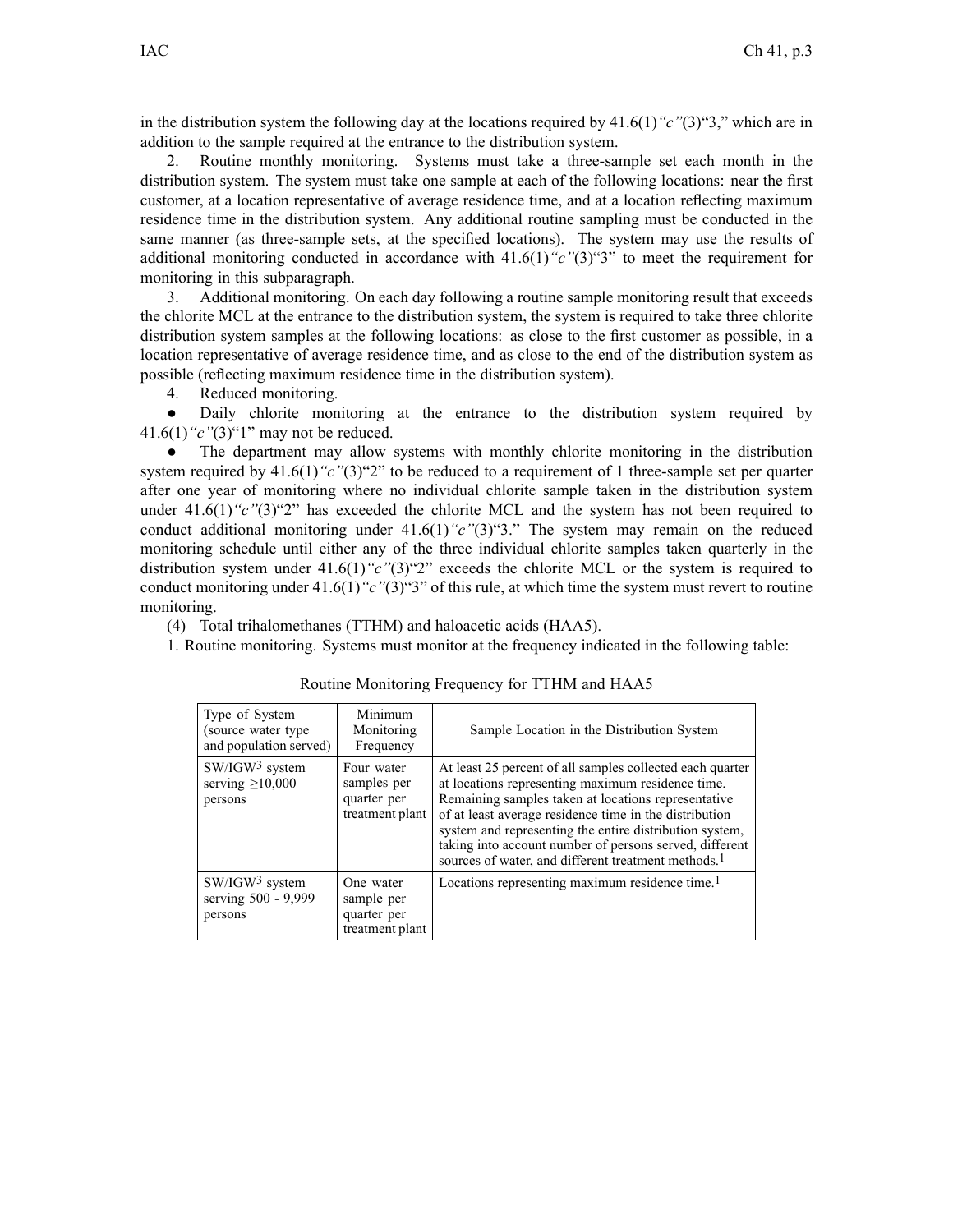| $SW/IGW^3$ system<br>serving $<$ 500 persons                                                                       | One sample<br>per year per<br>treatment<br>plant during<br>month of<br>warmest water<br>temperature | Locations representing maximum residence time. <sup>1</sup> If<br>the sample (or average of annual samples, if more<br>than one sample is taken) exceeds MCL, system must<br>increase monitoring to one sample per treatment plant<br>per quarter, taken at a point reflecting the maximum<br>residence time in the distribution system, until system<br>meets reduced monitoring criteria in 41.6(1) " $c$ "(4)"2,"<br>fourth unnumbered paragraph. |
|--------------------------------------------------------------------------------------------------------------------|-----------------------------------------------------------------------------------------------------|------------------------------------------------------------------------------------------------------------------------------------------------------------------------------------------------------------------------------------------------------------------------------------------------------------------------------------------------------------------------------------------------------------------------------------------------------|
| System using only<br>non-IGW groundwater<br>using chemical<br>disinfectant and<br>serving $\geq 10,000$<br>persons | One water<br>sample per<br>quarter per<br>treatment<br>plan <sup>2</sup>                            | Locations representing maximum residence time. <sup>1</sup>                                                                                                                                                                                                                                                                                                                                                                                          |
| System using only<br>non-IGW groundwater<br>using chemical<br>disinfectant and<br>serving $\leq 10,000$<br>persons | One sample<br>per year per<br>treatment<br>plant during<br>month of<br>warmest water<br>temperature | Locations representing maximum residence time. <sup>1</sup> If<br>the sample (or average of annual samples, if more<br>than one sample is taken) exceeds MCL, system must<br>increase monitoring to one sample per treatment plant<br>per quarter, taken at a point reflecting the maximum<br>residence time in the distribution system, until system<br>meets reduced monitoring criteria in 41.6(1) " $c$ "(4)"2,"<br>fourth unnumbered paragraph. |

1 If <sup>a</sup> system chooses to sample more frequently than the minimum required, at least 25 percen<sup>t</sup> of all samples collected each quarter (including those taken in excess of the required frequency) must be taken at locations that represen<sup>t</sup> the maximum residence time of the water in the distribution system. The remaining samples must be taken at locations representative of at least average residence time in the distribution system.

<sup>2</sup> Multiple wells drawing water from <sup>a</sup> single aquifer may be considered one treatment plant for determining the minimum number of samples required, with department approval.

<sup>3</sup> SW/IGW indicates those systems that use either surface water (SW) or groundwater under the direct influence of surface water (IGW), in whole or in part.

2. Reduced monitoring. The department may allow systems <sup>a</sup> reduced monitoring frequency, excep<sup>t</sup> as otherwise provided, in accordance with the following table. Source water total organic carbon (TOC) levels must be determined in accordance with 567—subparagraph 43.6(2)*"c"*(1).

| If you are $a \cdot \cdot \cdot$                                                                                                                        | And you have<br>monitored at least<br>one year and your                                  | You may reduce monitoring to this level                                                                                                                       |
|---------------------------------------------------------------------------------------------------------------------------------------------------------|------------------------------------------------------------------------------------------|---------------------------------------------------------------------------------------------------------------------------------------------------------------|
| $SW/IGW1$ system serving<br>$\geq$ 10,000 persons which<br>has a source water annual<br>average TOC level, before any<br>treatment, of $\leq 4.0$ mg/L. | TTHM annual<br>average $\leq 0.040$ mg/L<br>and HAA5 annual<br>average $\leq 0.030$ mg/L | One sample per treatment plant per<br>quarter at distribution system location<br>reflecting maximum residence time.                                           |
| $SW/IGW1$ system serving<br>500 - 9,999 persons that<br>has a source water annual<br>average TOC level, before any<br>treatment, of $\leq 4.0$ mg/L.    | TTHM annual<br>average $\leq 0.040$ mg/L<br>and HAA5 annual<br>average $\leq 0.030$ mg/L | One sample per treatment plant per year<br>at distribution system location reflecting<br>maximum residence time during month<br>of warmest water temperature. |

## Reduced Monitoring Frequency for TTHM and HAA5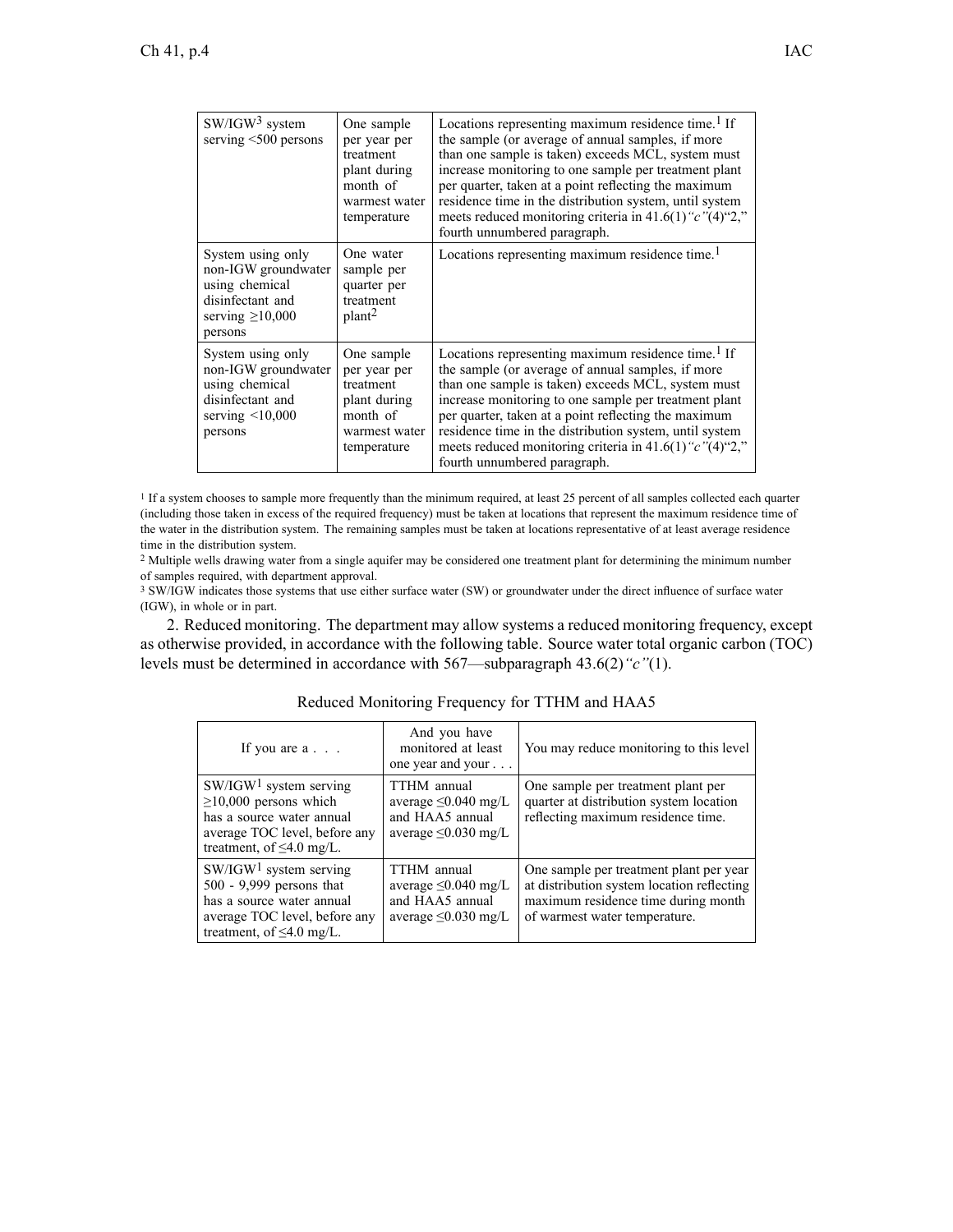| $SW/IGW1$ system serving                                                                                     | Any SW/IGW <sup>1</sup> system serving $\leq 500$ persons may not reduce its                                                                                                                                                                  |                                                                                                                                                                                                                                                                                                                       |  |
|--------------------------------------------------------------------------------------------------------------|-----------------------------------------------------------------------------------------------------------------------------------------------------------------------------------------------------------------------------------------------|-----------------------------------------------------------------------------------------------------------------------------------------------------------------------------------------------------------------------------------------------------------------------------------------------------------------------|--|
| $<$ 500 persons                                                                                              | monitoring to less than one sample per treatment plant per year.                                                                                                                                                                              |                                                                                                                                                                                                                                                                                                                       |  |
| System using only non-IGW                                                                                    | TTHM annual                                                                                                                                                                                                                                   | One sample per treatment plant per year                                                                                                                                                                                                                                                                               |  |
| groundwater using chemical                                                                                   | average $\leq 0.040$ mg/L                                                                                                                                                                                                                     | at distribution system location reflecting                                                                                                                                                                                                                                                                            |  |
| disinfectant and serving                                                                                     | and HAA5 annual                                                                                                                                                                                                                               | maximum residence time during month                                                                                                                                                                                                                                                                                   |  |
| $\geq$ 10,000 persons                                                                                        | average $\leq 0.030$ mg/L                                                                                                                                                                                                                     | of warmest water temperature.                                                                                                                                                                                                                                                                                         |  |
| System using only non-IGW<br>groundwater using chemical<br>disinfectant and serving<br>$\leq 10,000$ persons | TTHM annual<br>average $\leq 0.040$ mg/L<br>and HAA5 annual<br>average $\leq 0.030$ mg/L<br>for two consecutive<br>years;<br>or.<br>TTHM annual<br>average $\leq 0.020$ mg/L<br>and HAA5 annual<br>average $\leq 0.015$ mg/L<br>for one year. | One sample per treatment plant<br>per three-year monitoring cycle at<br>distribution system location reflecting<br>maximum residence time during month<br>of warmest water temperature, with the<br>three-year cycle beginning on January<br>1 following quarter in which system<br>qualifies for reduced monitoring. |  |

<sup>1</sup> SW/IGW indicates those systems that use either surface water (SW) or groundwater under the direct influence of surface water (IGW), in whole or in part.

● Systems on <sup>a</sup> reduced monitoring schedule may remain on that reduced schedule as long as the average of all samples taken in the year (for systems which must monitor quarterly) or the result of the sample (for systems which must monitor no more frequently than annually) is less than or equal to 0.060 mg/L for TTHMs and is less than or equal to 0.045 mg/L for HAA5. Systems that do not meet these levels must resume monitoring at the frequency identified in 41.6(1)*"c"*(4)"1" in the quarter immediately following the quarter in which the system exceeds 0.060 mg/L for TTHMs and 0.045 mg/L for HAA5. For systems using only groundwater not under the direct influence of surface water and serving fewer than 10,000 persons, if either the TTHM annual average is >0.080 mg/L or the HAA5 annual average is >0.060 mg/L, the system must go to increased monitoring identified in 41.6(1)*"c"*(4)"1."

● The department may allow systems on increased monitoring to return to routine monitoring if TTHM annual average is less than or equal to 0.040 mg/L and HAA5 annual average is less than or equal to 0.030 mg/L.

 $\bullet$ The department may return <sup>a</sup> system to routine monitoring at the department's discretion.

*d. Analytical requirements for disinfection byproducts.*

(1) Systems must use only the analytical method(s) specified in this paragraph, or equivalent methods as determined by EPA, to demonstrate compliance with the requirements of this rule.

(2) Systems must measure disinfection byproducts by the methods (as modified by the footnotes) listed in the following table:

| Methodology <sup>2</sup> | <b>EPA</b> | Standard                   | Byproduct measured <sup>1</sup> |      |                       |                |
|--------------------------|------------|----------------------------|---------------------------------|------|-----------------------|----------------|
|                          |            | Methods                    | <b>TTHM</b>                     | HAA5 | Chlorite <sup>4</sup> | <b>Bromate</b> |
| P&T/GC/EICD & PID        | $502.2^3$  |                            | Χ                               |      |                       |                |
| P&T/GC/MS                | 524.2      |                            | Χ                               |      |                       |                |
| LLE/GC/ECD               | 551.1      |                            | Χ                               |      |                       |                |
| LLE/GC/ECD               |            | 6251 B                     |                                 | X    |                       |                |
| SPE/GC/ECD               | 552.1      |                            |                                 | X    |                       |                |
| LLE/GC/ECD               | 552.2      |                            |                                 | X    |                       |                |
| Amperometric Titration   |            | $4500$ -ClO <sub>2</sub> E |                                 |      | X                     |                |
| IC                       | 300.0      |                            |                                 |      | X                     |                |
| IC                       | 300.1      |                            |                                 |      | X                     | Χ              |

Approved Methods for Disinfection Byproduct Compliance Monitoring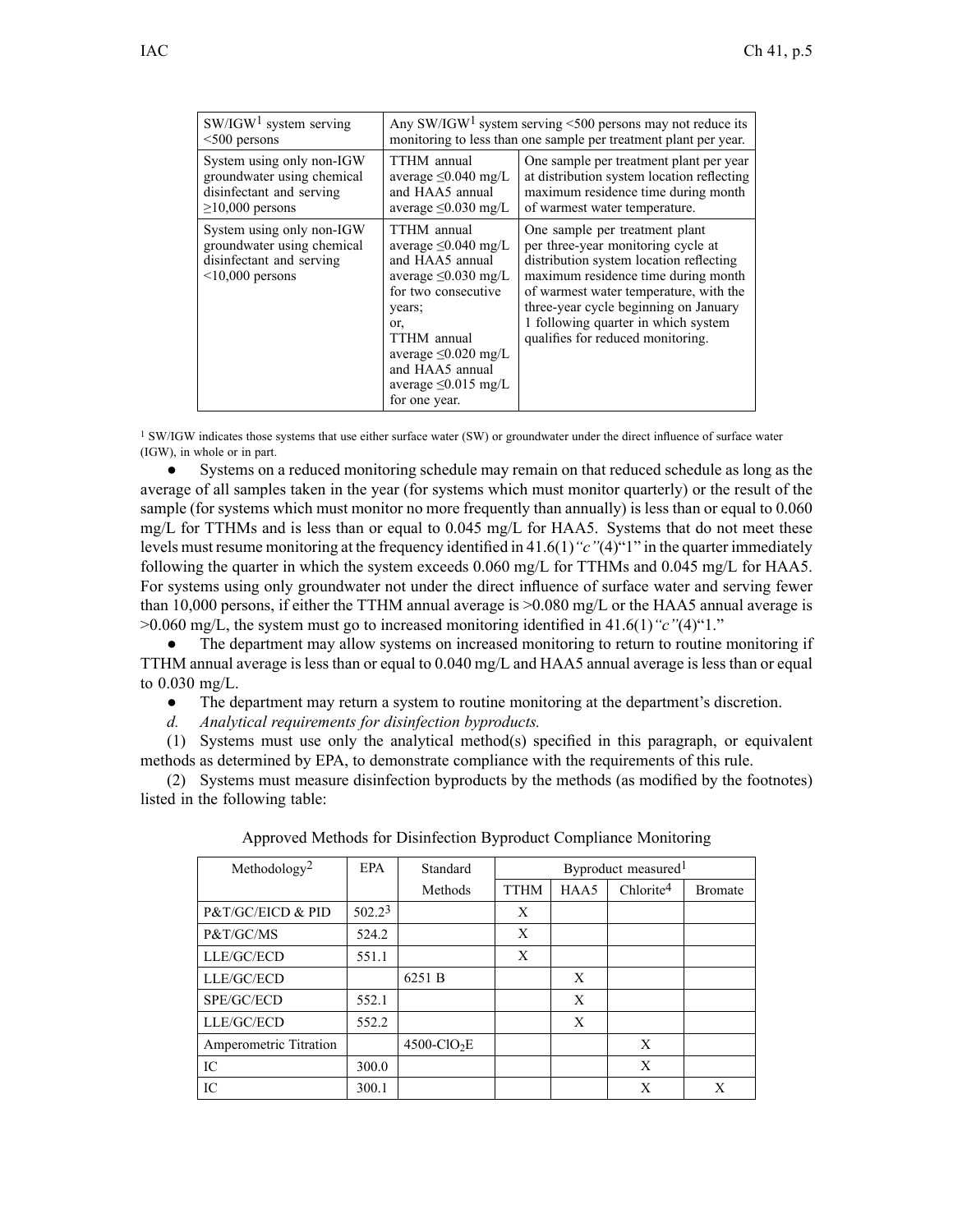The procedures shall be done in accordance with the documents listed below. The incorporation by reference of the following documents was approved by the Director of the Federal Register on February 16, 1999, in accordance with 5 U.S.C. 552(a) and 1 CFR Part 51. Copies of the documents may be obtained from the sources listed below. Information regarding obtaining these documents can be obtained from the Safe Drinking Water Hotline at (800)426-4791. Documents may be inspected at EPA's Drinking Water Docket, 401 M Street SW, Washington, DC 20460 (telephone: (202)260-3027); or at the Office of Federal Register, 800 North Capitol Street NW, Suite 700, Washington, DC.

The following method is available from the American Society for Testing and Materials, 100 Barr Harbor Drive, West Conshohoken, PA 19428:

Annual Book of ASTM Standards, Volume 11.01, American Society for Testing and Materials, 1996: Method D 1253-86.

The following methods are available from the National Technical Information Service, U.S. Department of Commerce, 5285 Port Royal Road, Springfield, VA 22161 (telephone: (800)553-6847):

"Determination of Inorganic Anions in Drinking Water by Ion Chromatography, Revision 1.0," EPA-600/R-98/118, 1997 (available through

NTIS, PB98-169196): Method 300.1.

Methods for the Determination of Inorganic Substances in Environmental Samples, EPA-600/R-93/100, August 1993, (NTIS PB94-121811): Method 300.0.

Methods for the Determination of Organic Compounds in Drinking Water—Supplement II, EPA-600/R-92-129, August 1992 (NTIS PB92-207703): Method 552.1.

Methods for the Determination of Organic Compounds in Drinking Water—Supplement III, EPA-600/R-95-131, August 1995 (NTIS

PB95-261616): Methods 502.2, 524.2, 551.1, and 552.2.

The following methods are available from the American Public Health Association, 1015 Fifteenth Street NW, Washington, DC 20005:

Standard Methods for the Examination of Water and Wastewater, 19th edition, American Public Health Association, 1995: Methods: 4500-Cl D,

4500-Cl E, 4500-Cl F, 4500-Cl G, 4500-Cl H, 4500-Cl I, 4500-Cl O<sub>2</sub> D, 4500-Cl O<sub>2</sub> E, 6251 B, and 5910 B.

Standard Methods for the Examination of Water and Wastewater, Supplement to the 19th edition, American Public Health Association, 1996:

Methods: 5310 B, 5310 C, and 5310 D.

<sup>1</sup> X indicates method is approved for measuring specified disinfection byproduct.

 $2ECD =$  electron capture detector IC = ion chromatography  $P\&T =$  purge and trap

EICD <sup>=</sup> electrolytic conductivity detector LLE <sup>=</sup> liquid/liquid extraction PID <sup>=</sup> photoionization detector

GC <sup>=</sup> gas chromatography MS <sup>=</sup> mass spectrometer SPE <sup>=</sup> solid phase extractor

3 If TTHMs are the only analytes being measured in the sample, then <sup>a</sup> PID is not required.

<sup>4</sup> Amperometric titration may be used for routine daily monitoring of chlorite at the entrance to the distribution system, as prescribed in 41.6(1)*"c"*(3)"1." Ion chromatography must be used for routine monthly monitoring of chlorite and additional monitoring of chlorite in the distribution system, as prescribed in 41.6(1)*"c"*(3)"2" and "3."

(3) Certified laboratory requirements. Analyses under this rule for disinfection byproducts shall only be conducted by laboratories that have been certified by the department and are in compliance with the requirements of 567—Chapter 83, excep<sup>t</sup> as specified under 41.6(1)*"d"*(4).

(4) Daily chlorite samples at the entrance to the distribution system must be measured by <sup>a</sup> Grade II, III or IV operator meeting the requirements of 567—Chapter 81, any person under the supervision of <sup>a</sup> Grade II, III or IV operator meeting the requirements of 567—Chapter 81, or <sup>a</sup> laboratory certified by the department to perform analysis under 567—Chapter 83.

- *e. Compliance requirements for disinfection byproducts.*
- (1) General requirements.

1. When compliance is based on <sup>a</sup> running annual average of monthly or quarterly samples or averages and the system fails to monitor for TTHM, HAA5, or bromate, this failure to monitor will be treated as <sup>a</sup> monitoring violation for the entire period covered by the annual average.

2. Unless invalidated by the department, all samples taken and analyzed under the provisions of this rule must be included in determining compliance, even if that number is greater than the minimum required.

3. If, during the first year of monitoring under paragraph 41.6(1)*"c,"* any individual quarter's average will cause the running annual average of that system to exceed the MCL, the system is out of compliance at the end of that quarter.

(2) Bromate. Compliance must be based on <sup>a</sup> running annual arithmetic average, computed quarterly, of monthly samples (or, for months in which the system takes more than one sample, the average of all samples taken during the month) collected by the system as prescribed by 41.6(1)*"c"*(2). If the average of samples covering any consecutive four-quarter period exceeds the MCL, the system is in violation of the MCL and must notify the public pursuan<sup>t</sup> to 567—Chapter 42, in addition to reporting to the department pursuan<sup>t</sup> to 567—paragraph 42.4(3)*"d."* If <sup>a</sup> PWS fails to complete 12